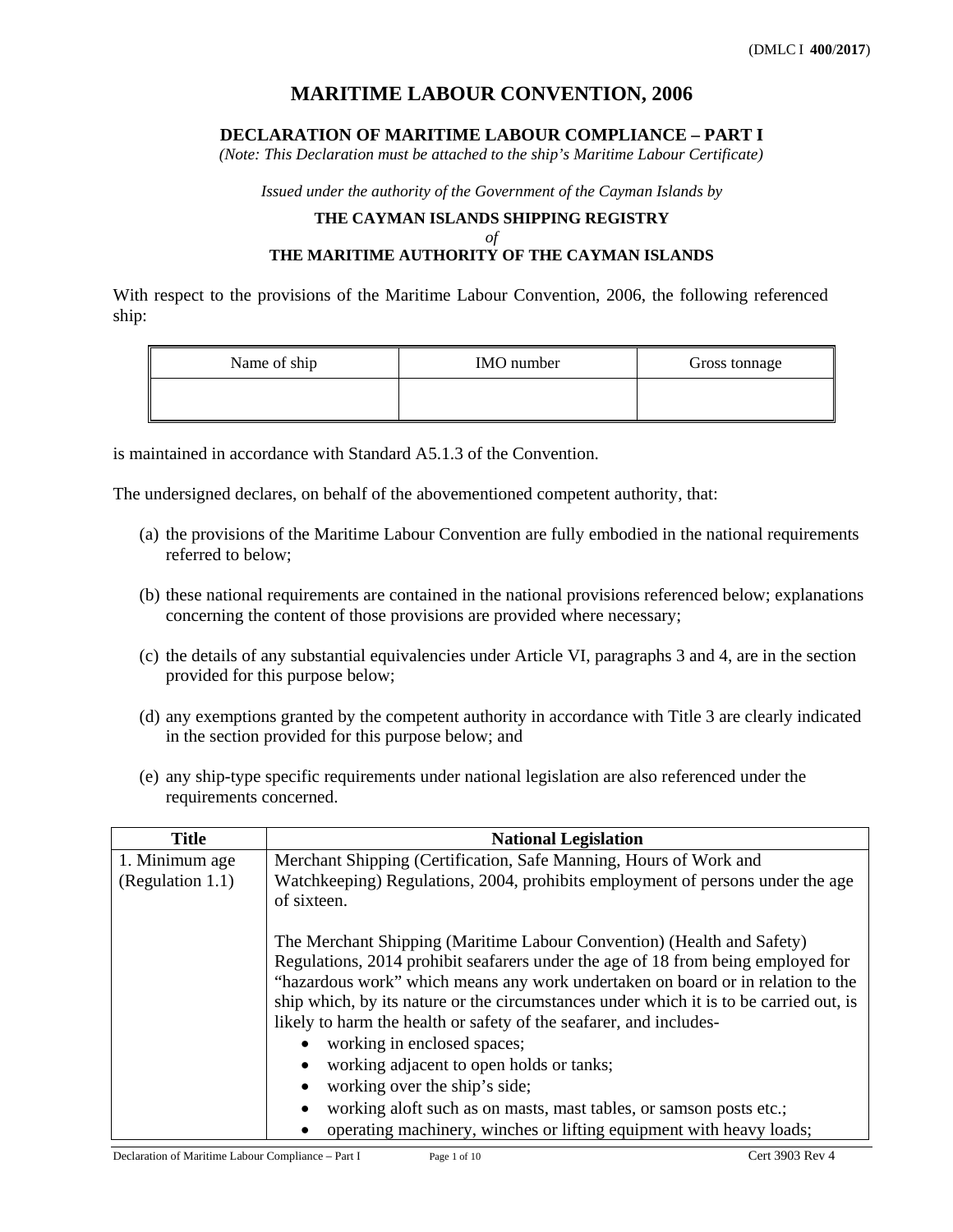| <b>Title</b>                                          | <b>National Legislation</b>                                                                                                                                                                                                                                                                                                                    |
|-------------------------------------------------------|------------------------------------------------------------------------------------------------------------------------------------------------------------------------------------------------------------------------------------------------------------------------------------------------------------------------------------------------|
|                                                       | work in the vicinity of cargo operations;<br>$\bullet$<br>mooring operations or other such similar work; and<br>employment as a ship's cook<br>$\bullet$                                                                                                                                                                                       |
|                                                       | Merchant Shipping (Maritime Labour Convention) (Health and Safety)<br>Regulations, 2014 restricts night work for under 18s and defines "night" as a<br>period of at least nine consecutive hours, including the period from midnight to<br>0500 hours.                                                                                         |
|                                                       | A seafarer of the age of 16 or 17 may work at night if the work forms part of an<br>established programme of training the effectiveness of which would be impaired<br>by the prohibition above.                                                                                                                                                |
| 2. Medical<br>certification<br>(Regulation 1.2)       | The Merchant Shipping (Maritime Labour Convention) (Medical Certification)<br>Regulations, 2014, require every seafarer to have a valid medical fitness certificate<br>and prohibits the employment of a seafarer who does not hold such a certificate,<br>except in the circumstances provided for in regulations $5(3)$ and (4).             |
|                                                       | In urgent cases (regulation $5(4)$ ) the seafarer's medical certificate must have<br>expired no more than 1 month prior to joining the ship, and must have been issued<br>for the full validity appropriate to the seafarer's age (i.e. 1 year for a seafarer under<br>18 years of age at the time of issue, and 2 years for other seafarers). |
|                                                       | A valid medical certificate is a Certificate issued under the authority of one of the<br>list of countries whose medical certificates are accepted listed in Shipping Notice<br>CISN $05/2011$ (as amended).                                                                                                                                   |
|                                                       | Any medical fitness certificate shall be valid for no more than two years; or no<br>more than one year if the seafarer is under the age of 18 years.                                                                                                                                                                                           |
|                                                       | If the seafarer is employed at the time of their medical examination, the employer<br>must bear the cost.                                                                                                                                                                                                                                      |
|                                                       | The certificate must be in English.                                                                                                                                                                                                                                                                                                            |
|                                                       | The Approved Doctor may issue a seafarer with a "Fit" certificate with restrictions<br>on the geographical locations or duties in which the seafarer is fit to work – for<br>example, the restriction "not fit for lookout duties" where the seafarer has a colour<br>vision deficiency.                                                       |
| 3. Qualifications of<br>seafarers<br>(Regulation 1.3) | Merchant Shipping (Certification, Safe Manning, Hours of Work and<br>Watchkeeping) Regulations, 2004 set training requirements in accordance with<br>STCW 1978 (as amended).                                                                                                                                                                   |
|                                                       | All officers to be qualified as specified on the safe manning document (MSMD).                                                                                                                                                                                                                                                                 |
|                                                       | All seafarers shall receive on board safety familiarisation training prior to<br>commencing their duties on board the ship. More information is provided in<br>Shipping Notice CISN 05/2011 (as amended).                                                                                                                                      |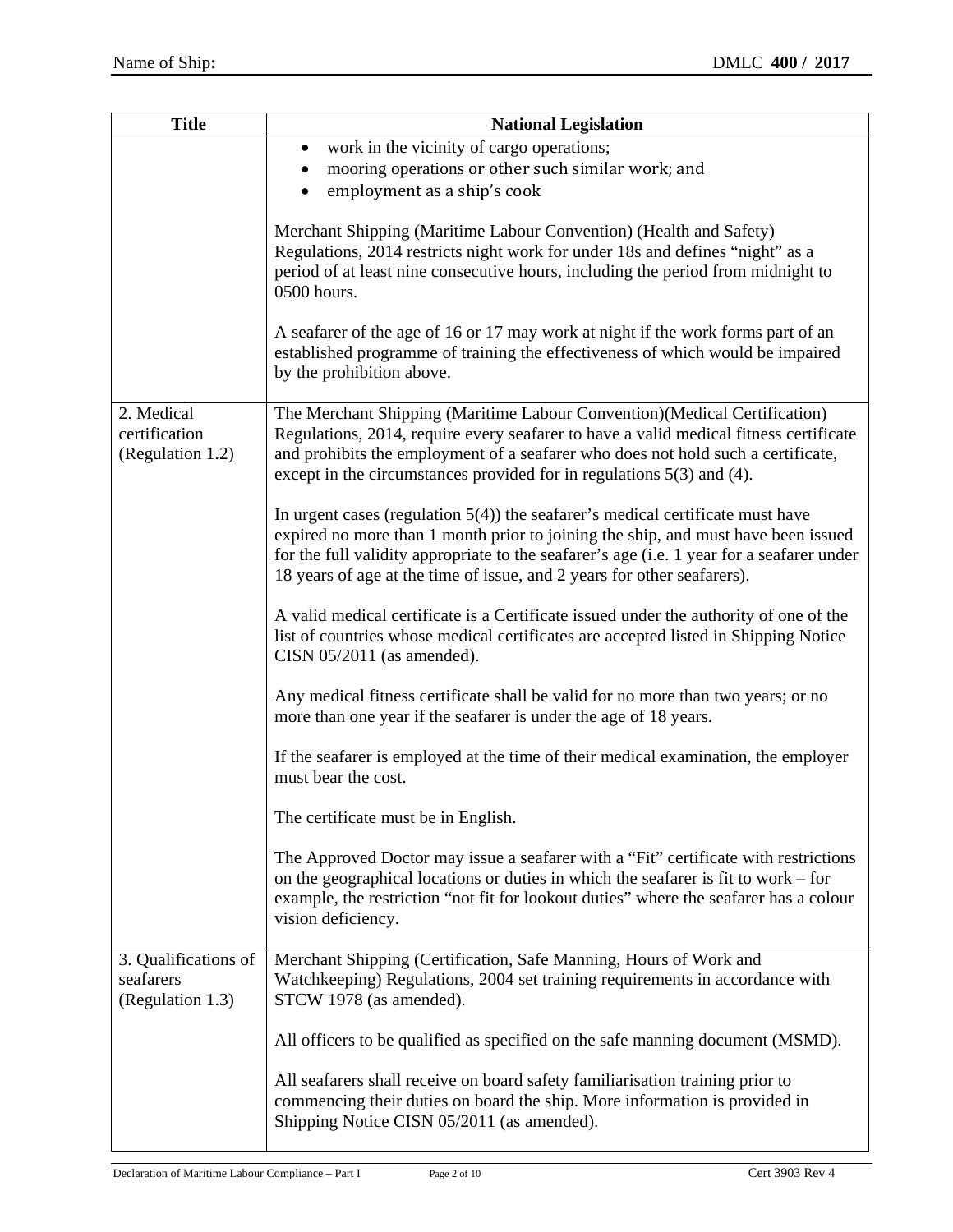| <b>Title</b>                                                  | <b>National Legislation</b>                                                                                                                                                                                                                                                                                                                                                                                                                                                                                                                       |
|---------------------------------------------------------------|---------------------------------------------------------------------------------------------------------------------------------------------------------------------------------------------------------------------------------------------------------------------------------------------------------------------------------------------------------------------------------------------------------------------------------------------------------------------------------------------------------------------------------------------------|
| 4. Seafarers'<br>employment<br>agreements<br>(Regulation 2.1) | The Merchant Shipping (Maritime Labour Convention) (Seafarer Employment<br>Agreement, Shipowner's Liabilities and Wages) Regulations, 2014, requires all<br>seafarers to have a Seafarer's Employment Agreement (SEA).                                                                                                                                                                                                                                                                                                                            |
|                                                               | If the SEA is signed by a representative of the shipowner (e.g. a manning agent or<br>management company), that representative must be named as an authorised<br>representative in the shipowner's DMLC Part 2.                                                                                                                                                                                                                                                                                                                                   |
|                                                               | Other documents can form part of the SEA. The SEA itself and any documents<br>forming part of the SEA, if they are not in English are to be available on board in<br>English translation.                                                                                                                                                                                                                                                                                                                                                         |
|                                                               | Minimum period of notice: 7 days, except by mutual agreement.                                                                                                                                                                                                                                                                                                                                                                                                                                                                                     |
|                                                               | Merchant Shipping (Crew Agreements, Lists of Crew and Discharge of Seamen)<br>Regulations 1992, Part 4 Discharge of Seamen requires that the master or<br>authorised person shall record details of the ship and the voyage from which the<br>seafarer is being discharged.                                                                                                                                                                                                                                                                       |
|                                                               | Wages: See section 14.                                                                                                                                                                                                                                                                                                                                                                                                                                                                                                                            |
|                                                               | Annual leave: Regulation 10 of the Merchant Shipping (Maritime Labour<br>Convention) (Seafarer Employment Agreement, Shipowner's Liabilities and<br>Wages) Regulations, 2014 provides that every seafarer is entitled to at least 30<br>days leave per year of employment, or pro rata if the seafarer is not employed for a<br>full year, within each year of employment. Seafarers will also be entitled to 8 days<br>public holidays per year, or pro rata if the seafarer is not employed for a full year,<br>within each year of employment. |
|                                                               | Repatriation: The Merchant Shipping (Maritime Labour Convention)<br>(Repatriation) Regulations, 2014 provide that a seafarer has a right to be returned<br>to their home country:                                                                                                                                                                                                                                                                                                                                                                 |
|                                                               | • when their employment contract ends or is cancelled;<br>when they're no longer able to carry out their duties;<br>in the event of shipwreck;                                                                                                                                                                                                                                                                                                                                                                                                    |
|                                                               | if their ship is bound for a war zone they haven't agreed to go to.<br>$\bullet$                                                                                                                                                                                                                                                                                                                                                                                                                                                                  |
|                                                               | In addition:<br>Owners of Cayman Islands ships are required to provide financial security to<br>ensure that seafarers are duly repatriated in accordance with the MLC;<br>Shipowners are prohibited from requiring seafarers to make an advance<br>payment towards the cost of repatriation at the beginning of their<br>employment;<br>Where the shipowner fails to arrange or pay for repatriation, the Flag State<br>has to do so.                                                                                                             |
|                                                               | Where a seafarer's employment is terminated on grounds of misconduct on the<br>part of the seafarer, the shipowner may recover repatriation and ancillary costs<br>from the seafarer up to \$1000.                                                                                                                                                                                                                                                                                                                                                |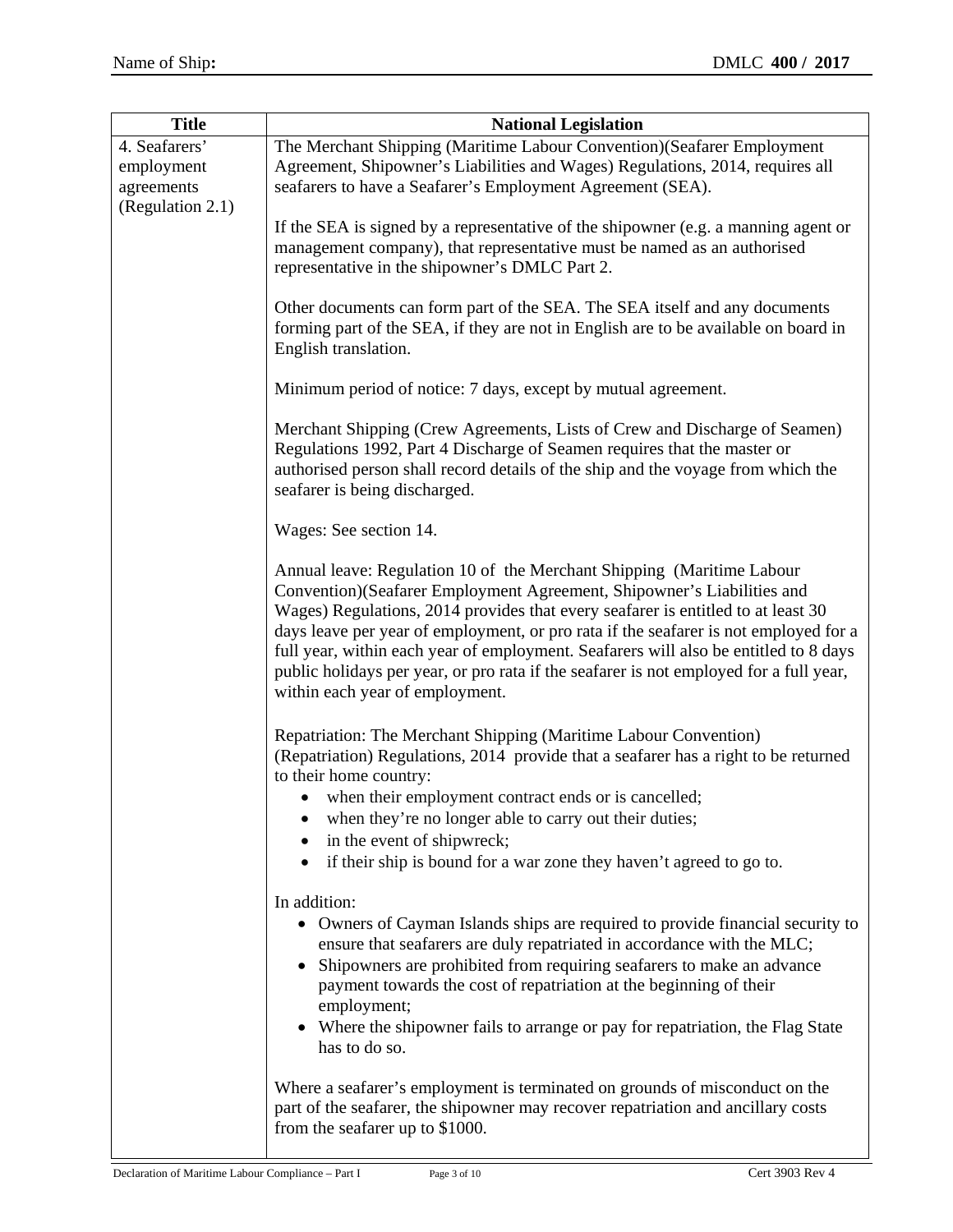| <b>Title</b>                                                                                                               | <b>National Legislation</b>                                                                                                                                                                                                                                                                                                                                                                         |
|----------------------------------------------------------------------------------------------------------------------------|-----------------------------------------------------------------------------------------------------------------------------------------------------------------------------------------------------------------------------------------------------------------------------------------------------------------------------------------------------------------------------------------------------|
|                                                                                                                            | Financial security: for compensation in case of death or long term disability of<br>seafarers due to occupational injury, illness or hazard is the responsibility of the<br>shipowner.                                                                                                                                                                                                              |
| 5. Use of any<br>licensed or certified<br>or regulated private<br>recruitment and<br>placement service<br>(Regulation 1.4) | The Merchant Shipping (Maritime Labour Convention)(Survey and Certification)<br>Regulations, 2014, require that Cayman Islands flagged ships using private<br>recruitment and placement services may recruit only from crewing agencies which<br>meet MLC requirements.                                                                                                                             |
| 6. Hours of work or<br>rest (Regulation<br>2.3)                                                                            | Merchant Shipping (Certification, Safe Manning, Hours of Work and<br>Watchkeeping) Regulations, 2004, provide for minimum rest of at least 10 hours in<br>any 24 hour period, which may be divided into no more than two $(2)$ periods – one<br>of which shall be at least six (6) hours in length, and no more than 14 hours<br>between any consecutive periods; and 77 hours an any 7 day period. |
|                                                                                                                            | Any exception from the above requirements authorised by MACI must be recorded<br>in the DMLC Part 2.                                                                                                                                                                                                                                                                                                |
|                                                                                                                            | More information is provided in Shipping Notice CISN 05/2014 (as amended).                                                                                                                                                                                                                                                                                                                          |
| 7. Manning levels<br>for the ship<br>(Regulation 2.7)                                                                      | Merchant Shipping (Certification, Safe Manning, Hours of Work and<br>Watchkeeping) Regulations, 2004 require a MSMD for all ships of 500 GT and<br>above.                                                                                                                                                                                                                                           |
|                                                                                                                            | Owners of ships under 500 GT may also choose to hold a MSMD.                                                                                                                                                                                                                                                                                                                                        |
|                                                                                                                            | The MSMD must be carried on board the ship and be made available for<br>inspection.                                                                                                                                                                                                                                                                                                                 |
|                                                                                                                            | The number of seafarers on board must comply with or exceed the MSMD in<br>terms of both the number and qualifications of seafarers.                                                                                                                                                                                                                                                                |
|                                                                                                                            | If a ship changes trading area, construction, machinery or equipment, operation<br>and/or method of maintenance, or seafarers persistently fail to comply with hours<br>of rest requirements, the MSMD should be reviewed.                                                                                                                                                                          |
| 8. Accommodation<br>(Regulation 3.1)                                                                                       | For existing ships: Merchant Shipping (Crew Accommodation) Regulations,<br>1988, set standards for ships with keels laid before 20 August 2013.                                                                                                                                                                                                                                                     |
|                                                                                                                            | Accommodation shall be inspected at least weekly.                                                                                                                                                                                                                                                                                                                                                   |
|                                                                                                                            | For Ships with a keel laid after 20 August 2013: the standards are set by the<br>Merchant Shipping (Maritime Labour Convention) (Crew Accommodation)<br>Regulations, 2014, and Shipping Notice CISN 03/2014 (as amended) and require<br>the shipowner to comply with regulations with regard to $-$<br>The size of rooms and other accommodation spaces;<br>Heating and ventilation;                |
|                                                                                                                            | Noise, vibration and other ambient factors;<br>٠                                                                                                                                                                                                                                                                                                                                                    |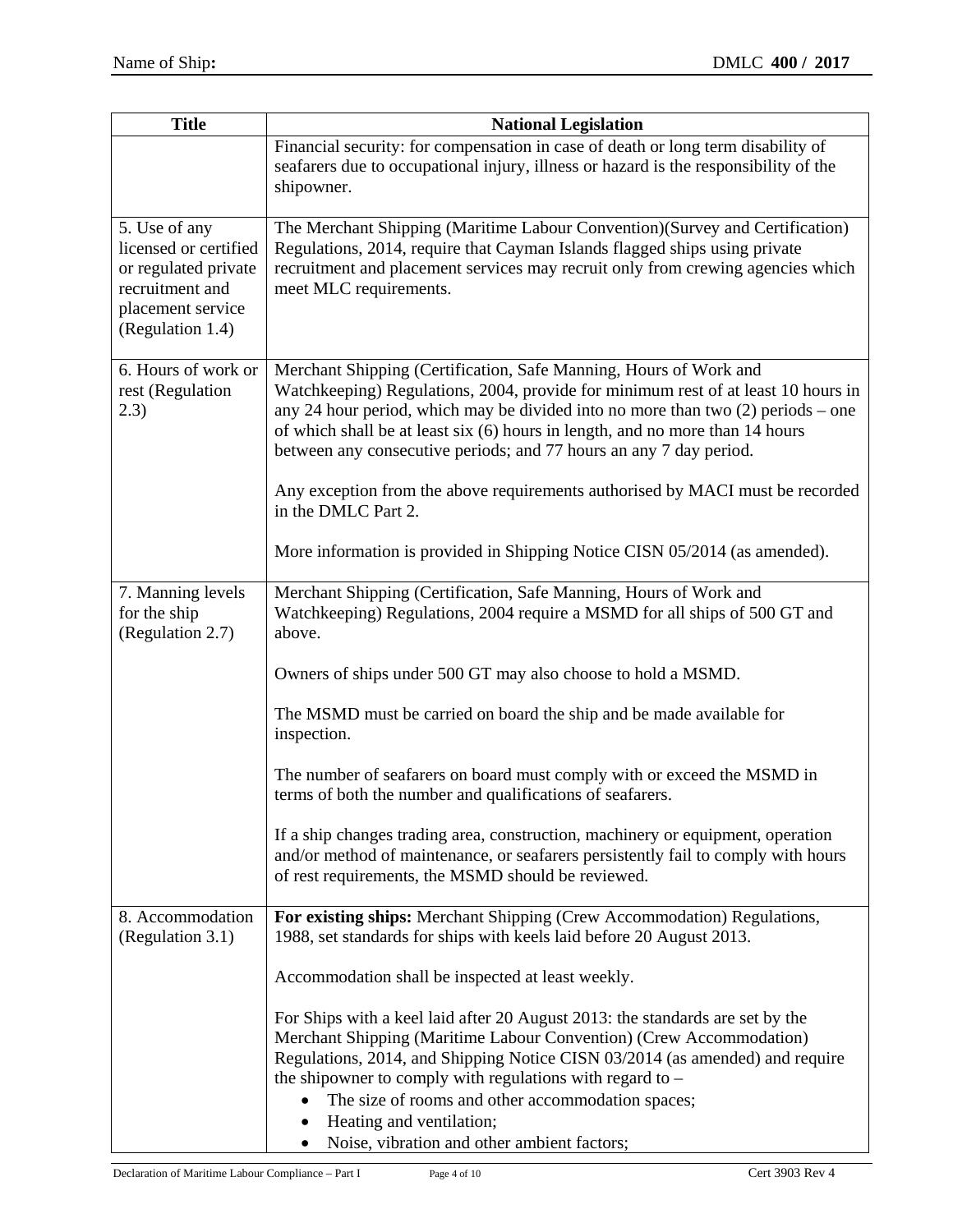| Commercial Yachts: For yachts constructed prior to MLC entering into force the      |
|-------------------------------------------------------------------------------------|
|                                                                                     |
| Commercial Yacht Code and as far as practical in accordance with ILO92/133.         |
| For existing ships: Merchant Shipping (Crew Accommodation) Regulations,             |
|                                                                                     |
|                                                                                     |
|                                                                                     |
| Regulations, 2014, and Shipping Notice CISN 03/2014 (as amended) and requires       |
| shipowners to provide appropriate seafarers' recreational facilities, amenities and |
| services, as adapted to meet the special needs of seafarers who must live and work  |
|                                                                                     |
| Furnishings for recreational facilities should as a minimum include a bookcase and  |
|                                                                                     |
|                                                                                     |
| Regulations, 2014 and Shipping Notice CISN 07/2014 (as amended) set standards       |
| for food and water which must be free of charge to seafarers and suitable in terms  |
|                                                                                     |
| Merchant Shipping (Crew Accommodation) Regulations, 1988, set standards for         |
|                                                                                     |
| For Ships with a keel laid after 20 August 2013: the galley requirements are set by |
| the Merchant Shipping (Maritime Labour Convention) (Crew Accommodation)             |
|                                                                                     |
|                                                                                     |
| Regulations, 2014 requires carriage of a fully certified ship's cook on all vessels |
| with ten or more seafarers. Any substantial equivalence to this requirement must    |
|                                                                                     |
| Cooks shall be trained and qualified and all catering staff shall have evidence of  |
| completion of a training course or of being instructed in food and personal hygiene |
|                                                                                     |
|                                                                                     |
|                                                                                     |
|                                                                                     |
|                                                                                     |
|                                                                                     |
| Requires the appointment of safety officers and safety representatives;             |
| Merchant Shipping (Maritime Labour Convention) (Crew Accommodation)                 |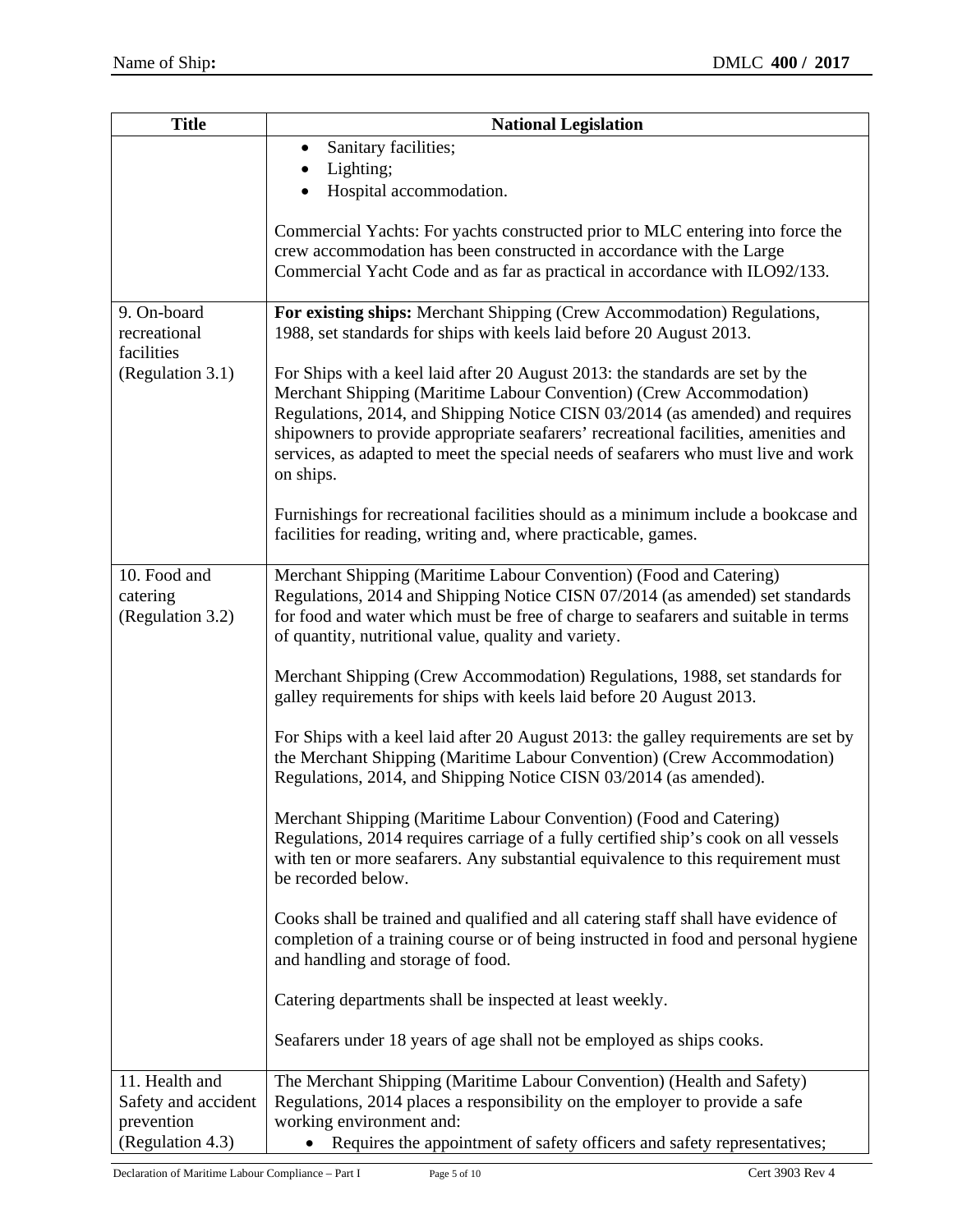| <b>Title</b>                                                | <b>National Legislation</b>                                                                                                                                                                                                                                                                        |
|-------------------------------------------------------------|----------------------------------------------------------------------------------------------------------------------------------------------------------------------------------------------------------------------------------------------------------------------------------------------------|
|                                                             | Requires holding of regular safety committees on all vessels with five or<br>$\bullet$<br>more seafarers;                                                                                                                                                                                          |
|                                                             | Requires suitable personal protective equipment to be provided;<br>$\bullet$<br>Requires seafarers to be provided with adequate and appropriate health<br>$\bullet$<br>and safety training and instruction;<br>Sets the minimum requirements for risk assessments and health<br>٠<br>surveillance; |
|                                                             | Sets safety requirements for equipment and machinery on ships;<br>$\bullet$<br>Requires reasonable precautions to be taken for the prevention of risk of<br>exposure to harmful levels of noise, vibration and chemicals.                                                                          |
|                                                             | The Merchant Shipping (Maritime Labour Convention) (Health and Safety)<br>Regulations, 2014 requires that the Code of Safe Working Practices for Merchant<br>Seamen is taken into account at all times.                                                                                            |
|                                                             | The Merchant Shipping (Maritime Labour Convention) (Health and Safety)<br>Regulations, 2014 requires reporting of occupational accidents, injuries and<br>diseases.                                                                                                                                |
| 12. On-board                                                | The Merchant Shipping (Maritime Labour Convention) (Medical Care)                                                                                                                                                                                                                                  |
| medical care<br>(Regulation 4.1)                            | Regulations, 2014, requires that the cost of medical and emergency dental<br>treatment for seafarers to be borne by the employer regardless of location.                                                                                                                                           |
|                                                             | Ships with 100 or more persons on board operating on international voyages of<br>more than 3 days shall carry a qualified medical doctor who is responsible for<br>providing medical care.                                                                                                         |
|                                                             | All other ships are required to have either at least one seafarer on board who is in<br>charge of medical care or at least one seafarer on board competent to provide<br>medical first aid.                                                                                                        |
|                                                             | Seafarers have the right to visit a qualified medical doctor or dentist without delay<br>in ports of call, where practicable.                                                                                                                                                                      |
|                                                             | All ships shall carry a medicine chest, medical equipment and a medical guide (see<br>Shipping Notice CISN 06/2014 (as amended)).                                                                                                                                                                  |
|                                                             | The system for obtaining Radio Medical Advice to be used by Cayman Islands<br>ships is detailed in Shipping Notice CISN 06/2014 (as amended).                                                                                                                                                      |
|                                                             | Confidential Medical Report Form (MRF3906) or similar shall be completed in all<br>cases of illness or injury.                                                                                                                                                                                     |
|                                                             | The shipowner is required to provide financial security for compensation for death<br>or long-term disability of seafarers due to an occupational injury, illness or hazard.                                                                                                                       |
| 13. Onboard<br>Complaint<br>Procedure<br>(Regulation 5.1.5) | The Merchant Shipping (Maritime Labour Convention)(Survey and Certification<br>Regulations, 2014, requires the maintenance of a procedure for on board<br>investigation of complaints. Shipping Notice CISN 04/2014 (as amended) provides<br>more information.                                     |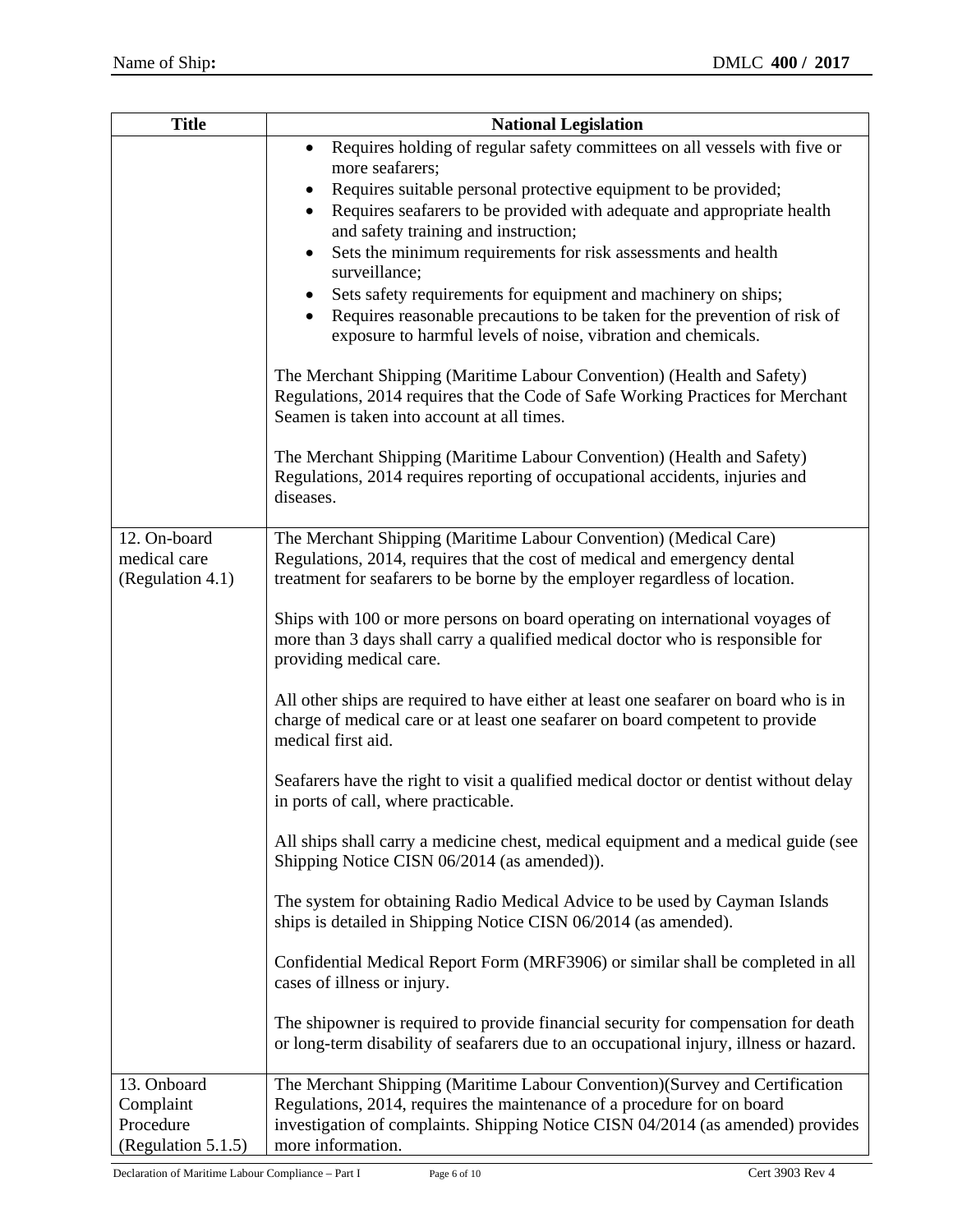| <b>Title</b>                                                      | <b>National Legislation</b>                                                                                                                                                                                                                                                                                                      |
|-------------------------------------------------------------------|----------------------------------------------------------------------------------------------------------------------------------------------------------------------------------------------------------------------------------------------------------------------------------------------------------------------------------|
| 14. Payment of                                                    | Merchant Shipping (Maritime Labour Convention) (Seafarer Employment                                                                                                                                                                                                                                                              |
| wages (Regulation                                                 | Agreement, Shipowner's Liabilities and Wages) Regulations, 2014 defines the                                                                                                                                                                                                                                                      |
| (2.2)                                                             | principles applying to the payment and calculation of basic pay and wages which<br>are partially or fully consolidated.                                                                                                                                                                                                          |
|                                                                   |                                                                                                                                                                                                                                                                                                                                  |
|                                                                   | All seafarers shall receive a monthly account of their wages.                                                                                                                                                                                                                                                                    |
|                                                                   | Shipowners are required to take measures to provide seafarers with a means to<br>transmit all or part of their earnings to their families or dependants or legal<br>beneficiaries.                                                                                                                                               |
|                                                                   | The following deductions from seafarer's wages are permitted -<br>Deductions permitted in relevant national laws, or agreed to in a Collective<br>Bargaining Agreement (CBA);<br>on-board purchases, telecommunication calls and internet access;<br>cash advances, allotments, contributions by the seafarer in relation to any |
|                                                                   | pension fund, charity, and in respect of membership of a body to any trade<br>union and friendly society.                                                                                                                                                                                                                        |
|                                                                   | No deductions can be made from a seafarer's wage in respect of obtaining or<br>retaining employment.                                                                                                                                                                                                                             |
|                                                                   | Monetary fines against seafarers other than those authorised in a<br>CBA are prohibited.                                                                                                                                                                                                                                         |
| 15. Financial<br>Security for<br>repatriation<br>(Regulation 2.5) | Shipping Notice CISN 01/2017 (as amended) requires a shipowner to provide a<br>financial security system sufficient to meet his obligations in the event of<br>abandonment of a seafarer. A seafarer is deemed to be abandoned if the ship<br>owner:                                                                             |
|                                                                   | fails to cover the costs of the seafarers repatriation; or<br>$\bullet$                                                                                                                                                                                                                                                          |
|                                                                   | has left the seafarer without necessary maintenance and support; or                                                                                                                                                                                                                                                              |
|                                                                   | has otherwise unilaterally severed their ties with the seafarer including<br>failure to pay contractual wages for a period of at least two months.                                                                                                                                                                               |
|                                                                   | A ship must carry on board a certificate or other documentary evidence of financial<br>security issued by the financial security provider and a copy of this document must<br>be posted in a conspicuous place on board where it is available to the seafarers.                                                                  |
|                                                                   | The provider of the financial security shall inform the Maritime Authority of the<br>Cayman Islands in all cases where the financial security is to be cancelled or<br>terminated. This notification shall be made at least 30 days prior to the cancellation<br>or termination.                                                 |
|                                                                   | The certificates or other documentary evidence of financial security shall be in<br>English or accompanied by an English translation. Where more than one financial<br>security provider provides cover, the documents provided by each provider shall<br>be carried on board.                                                   |
|                                                                   |                                                                                                                                                                                                                                                                                                                                  |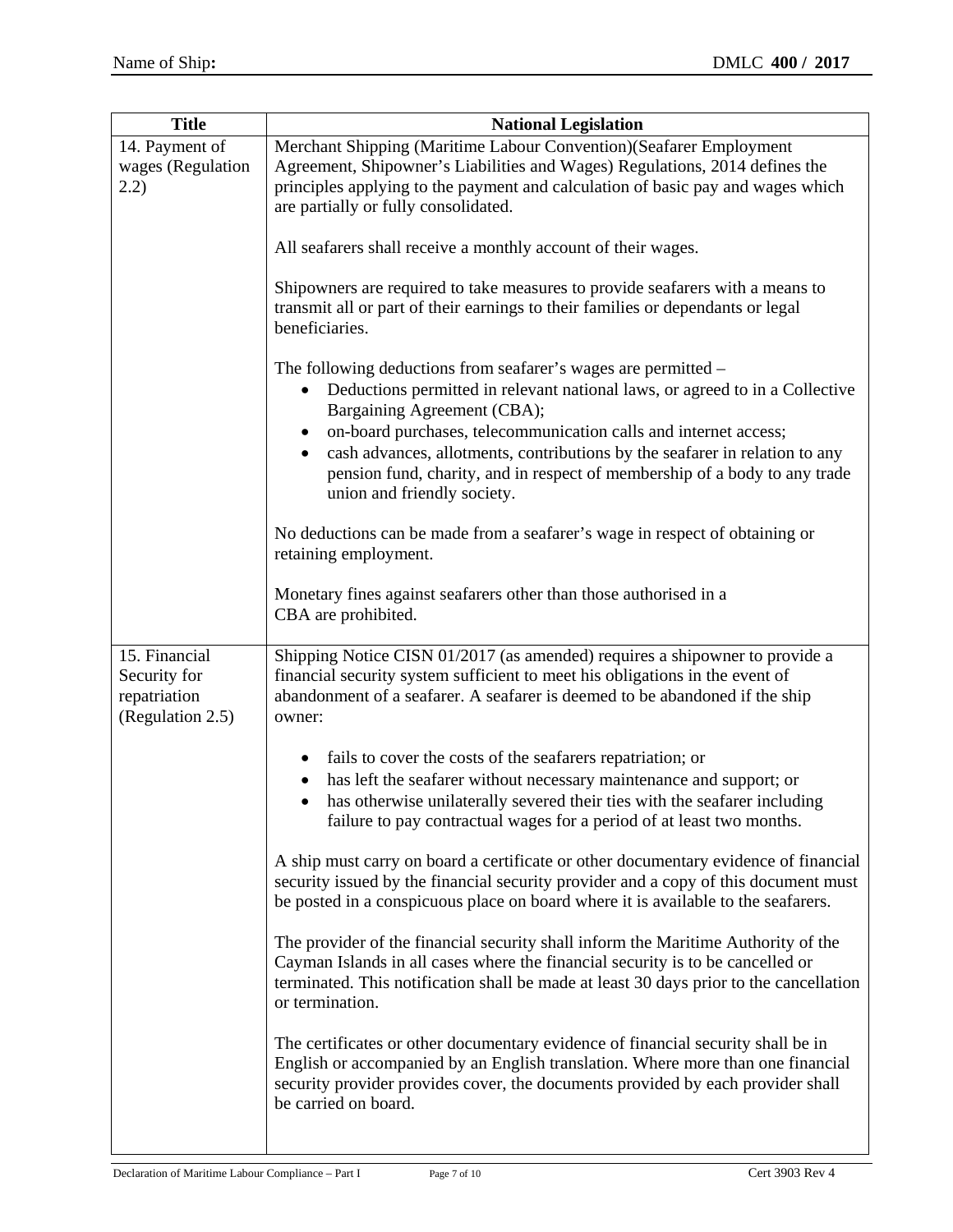| <b>Title</b>     | <b>National Legislation</b>                                                                                                                                                                                                                                                      |
|------------------|----------------------------------------------------------------------------------------------------------------------------------------------------------------------------------------------------------------------------------------------------------------------------------|
| 16. Financial    | The Merchant Shipping (Maritime Labour Convention) (Seafarer Employment                                                                                                                                                                                                          |
| Security for     | Agreement, Shipowner's Liabilities and Wages) Regulations, 2014 and Shipping                                                                                                                                                                                                     |
| Shipowner's      | Notice CISN 01/2017 (as amended) requires that a shipowner to provide a                                                                                                                                                                                                          |
| Liability        | financial security system to assure compensation in the event of a seafarer's death                                                                                                                                                                                              |
| (Regulation 4.2) | or long term disability of a seafarer due to an occupational injury, illness.                                                                                                                                                                                                    |
|                  | A ship must carry on board a certificate or other documentary evidence of financial<br>security issued by the financial security provider and a copy of this document must<br>be posted in a conspicuous place on board where it is available to the seafarers.                  |
|                  | If the financial security is to be cancelled or terminated, the shipowner shall ensure<br>that seafarers are notified of the cancellation or termination at least 30 days prior to<br>the cancellation or termination taking effect.                                             |
|                  | The provider of the financial security shall inform the Maritime Authority of the<br>Cayman Islands in all cases where the financial security is to be cancelled or<br>terminated. This notification shall be made at least 30 days prior to the cancellation<br>or termination. |
|                  | The certificates or other documentary evidence of financial security shall be in<br>English or accompanied by an English translation. Where more than one financial<br>security provider provides cover, the documents provided by each provider shall<br>be carried on board.   |

Signed: **..............................................** *(Signature of authorized official)* 

Name:

Title: Surveyor of Ships

Place: Southampton, United Kingdom

Date: 16 January 2017

*Official Stamp*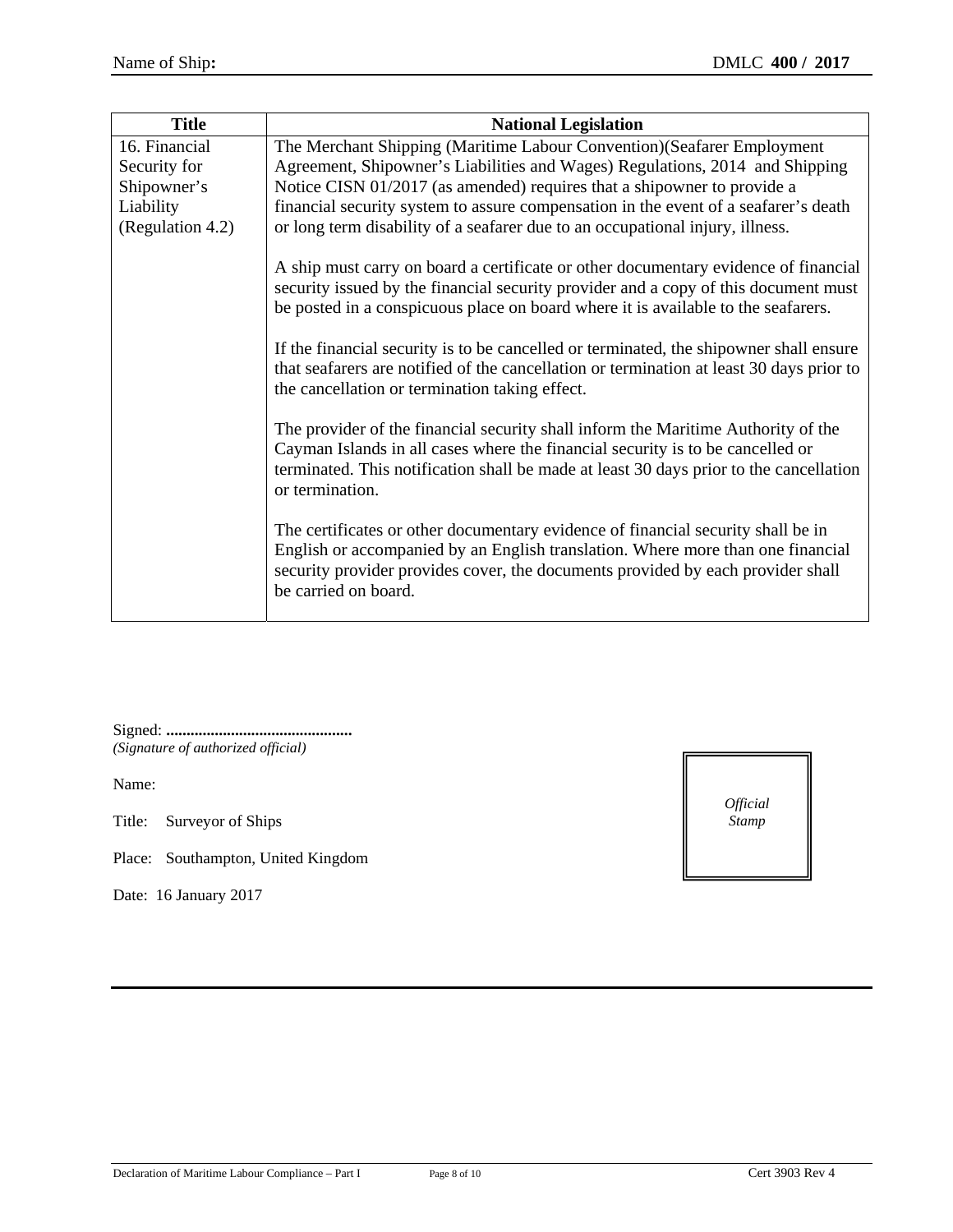## **SUBSTANTIAL EQUIVALENCIES AND EXEMPTIONS**

## **SUBSTANTIAL EQUIVALENCIES**

*(Note: strike out any statement which is not applicable)* 

The following substantial equivalencies, as provided under Article VI, paragraphs 3 and 4, of the Convention, except where stated above, are noted *(insert description if applicable):*

### **Substantial equivalencies for medical certification (Regulation 1.2):**

MACI accepts the following equivalent to the ENG 1 or non-UK equivalent in particular circumstances:

for the master and crew of a small commercial vessel operating under the appropriate MCA Code of Practice which goes no more than 60 miles from shore, a ML5. (See MGN 264 (Medical Fitness Requirements for Those Employed on Boats Certificated under MCA Codes of Practice, Crew of Seagoing Local Passenger Vessels and Non-seagoing Boatmasters);

(b) for divers working in the offshore industry, where their place of work is for the time being a ship, e.g. on a short transit between working stations, but where the work activity takes place only on a working station, a National Commercial Diver medical

(c) for helicopter pilots working in the offshore industry, where their place of work is for the time being a ship, e.g. on a short transit between working stations, but where the work activity takes place only on a working station, a National Commercial Pilot Medical Certificate;

(d) for offshore workers working in the offshore industry, where their place of work is for the time being a ship, e.g. on a short transit between working stations, but where the work activity takes place only on a working station, a National Offshore Worker's Medical Certificate.

### **Substantial equivalency for hours of rest records: electronic records (Regulation 2.3):**

Electronic record keeping of hours of work may be accepted provided that the system provides satisfactory security, audit and access arrangements. For full details contact MACI.

### **Substantial equivalency for ships cooks (Regulation 3.2)**

MACI will accept a recognised chef on the basis of their experience and standing as a ships' cook in compliance with A3.2.3 provided that they have a certificate in food hygiene.

#### **Substantial equivalencies for crew accommodation (Regulation 3.1):**

• Yachts over 24m in length holding a certificate of compliance with the Large Commercial Yacht Code: Standards agreed with MLC Tripartite Working Group and Large Yacht Sub-Group will become Chapter 21 of LY3. Separate guidance to be issued.

• Ships under 24m in length holding a certificate of compliance with the Code of Practice for the safety of small commercial vessels (sailing, motor, or workboat) operating on domestic voyages: MGN 280 Chapter 21 to be amended to address MLC requirements. Separate guidance to be issued.

### **Substantial equivalence for crew accommodation for cadets (Regulation 3.1):**

MACI will consider case by case applications from a shipowner for a dispensation allowing him to accommodate maximum of two officer trainees in one cabin, subject to the following conditions:

- the floor space of the cabin in question must be at least  $12 \text{ m}^2$ ;
- officer trainees sharing a cabin must be of the same gender;